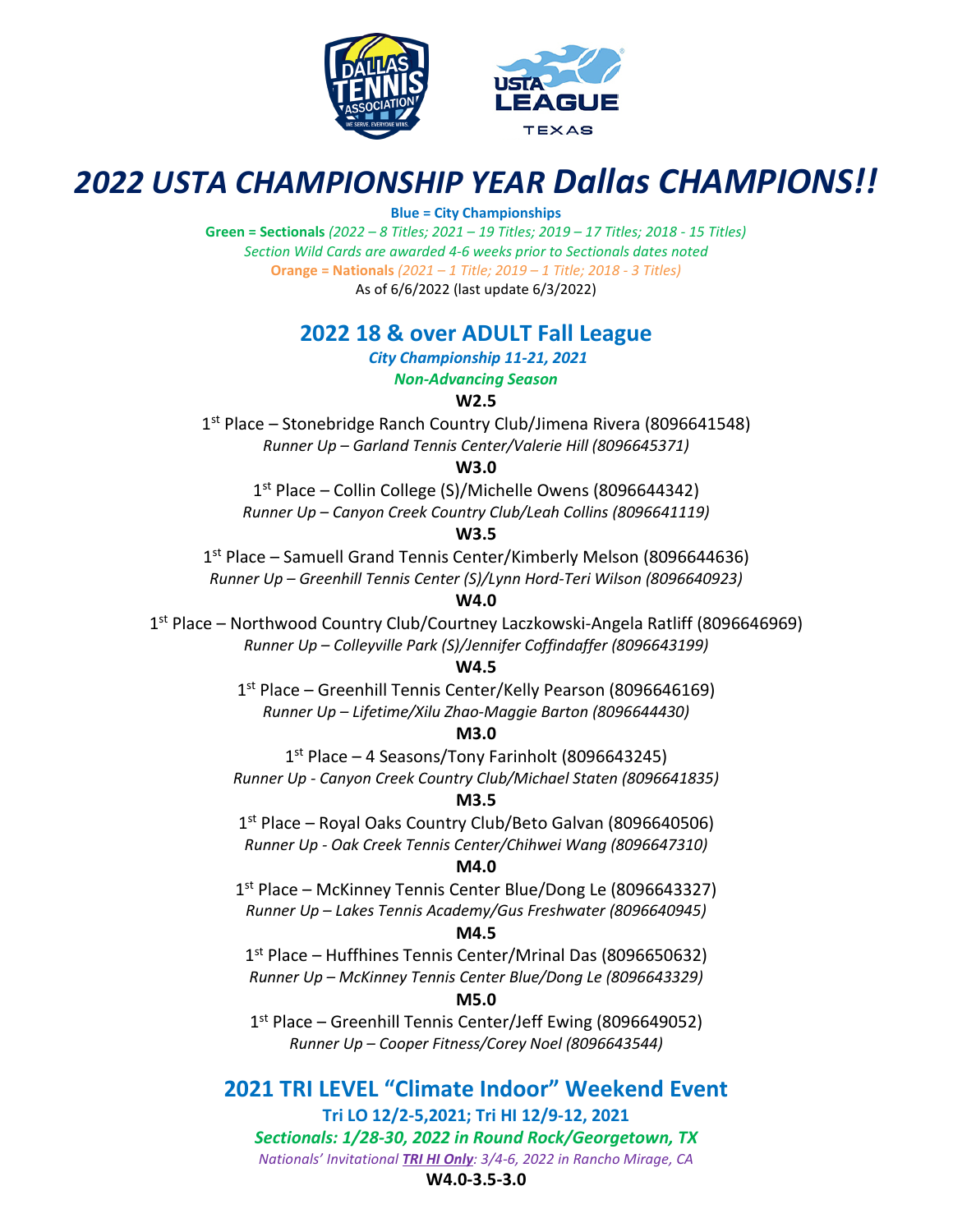$1<sup>st</sup>$  Place – Casey Carlson (8096666463) *Runner Up – Cheryl Bradley (8096666461)*

#### **W4.5-4.0-3.5**

 $1<sup>st</sup>$  Place – Bea Demel (8096666465) *Runner Up (Wild Card) – Jana Labra (8096666464)*

#### **M4.0-3.5-3.0**

 $1<sup>st</sup>$  Place – Chihwei Wang (8096666460) *Runner Up (Wild Card) – Raja Kanchi (8096666467)*

**M4.5-4.0-3.5**

1<sup>st</sup> Place –Dong Le Team "Thiem" (8096669304) *Runner Up – Dong Le Team "Cilic" (8096670074)*

## **2022 55 & over ADULT League**

## *CITY CHAMPIONSHIP – W7.0 and M7.0 3/12-13, 2022; W8.0 and M8. 4/2-3, 2022*

*Sectionals – 5/20-22, 2022 in Dallas, Texas*

*Nationals:1*0/14-16, 2022 NTRP 7.0 in Orlando, FL; 10/21-23,2022 NTRP 8.0 in Scottsdale, AZ;10/28-30, 2022 NTRP 6.0 & 9.0 in Orlando, FL

**W6.0**

1st Place – LB Houston Tennis Center/Peggy Brasko-Marlene Langlois (8096692852) *Runner Up – LB Houston Tennis Center/Gerry O'Brien (8096673115)*

#### **W7.0**

**1st Place – Fretz Tennis Center/Jill Chris-Margaret (S-8096679126) – SECTION CHAMPIONS!!!** *Runner Up – Canyon Creek Country Club/Susan Hansen (8096672914)*

**W8.0**

**1st Place – Greenhill Tennis Center/Christina Perron (8096676299) – SECTION CHAMPIONS!!!**

*Runner Up – Greenhill Tennis Center/Trish Chandler (S-8096672803)*

**W9.0**

**1st Place – Greenhill Tennis Center/Lynn Mangus (S-8096671684) – SECTION CHAMPIONS!!!**

**M7.0**

**1st Place – Huffhines Tennis Center/Keith Clark (8096673119) – SECTION CHAMPIONS!!!**

*Runner Up – Fretz Tennis Center/Rene Alzuro (8096671692)*

**M8.0**

1st Place – T Bar M Racquet Club/Art Anderson (8096672913)

*Runner Up (Wild Card) – Greenhill/Greg Ohl (8096673503)*

**M9.0**

**1st Place – Fretz Tennis Center/ Tridib Goswami (8096671599) – SECTION CHAMPIONS!!**

*Runner Up – Greenhill Tennis Center/Mark Sweeney (8096672776)*

## **2022 40 & over ADULT League**

*City Championship 4/7-10, 2022*

*Sectionals: 6/3-5, 2022 in Houston, TX*

*Nationals: 10/7-9, 2022 NTRP 3.5 in Scottsdale, AZ and NTRP 4.0 in Tucson, AZ; 10/14-16, 2022 NTRP 4.5 in Tucson, AZ; 10/21-23, 2022 NTRP 3.0 in Surprise, AZ*

*Nationals Invitational - NTRP OPEN TBD*

**W3.0**

1st Place – Dallas Athletic Club/Jennifer Wilson-Rita Kessler (8096671594) – *Section Semi-finalist!!! Runner Up (Wild Card) – Lakes Tennis Academy/Julie Colston (8096674509)*

**W3.5**

1st Place – Samuell Grand Tennis Center/Kimberly Melson (8096671714) – *Section Finalist!!! Runner Up – Dallas Athletic Club/Yvette Freeman (8096671835)*

**W4.0**

1st Place – Episcopal School of Dallas/Anna Morway- Heather Dossett (S-8096675999)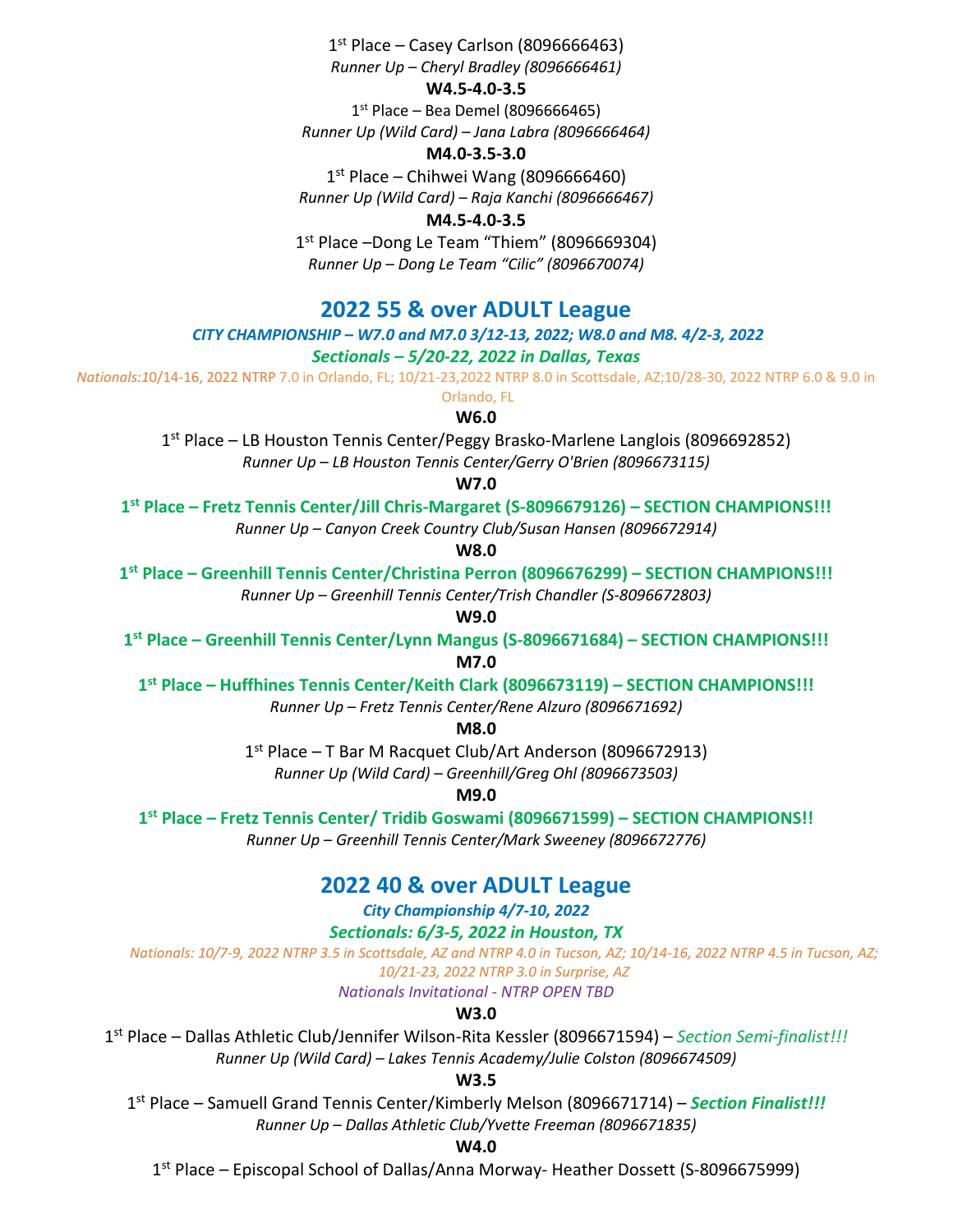*Runner Up – Rockwall Golf and Athletic Club/Jen Hill (8096673332)* **W4.5** 1st Place – Greenhill Tennis Center/Kelly Pearson (8096673339) – *Section Runner Up!!! Runner Up – Greenhill Tennis Center/Kelly Pearson (S- 8096673340)* **W OPEN** 1st Place – Fretz Tennis Center/Rema Thyagarajan (S-8096671857) **M3.0 1st Place – Lebanon High School/Kailas Magii (8096679373) - SECTION CHAMPIONS!!!** *Runner Up – Canyon Creek Country Club/Michael Staten (8096676720)* **M3.5 1st Place – Huffhines Tennis Center/Keith Clark (8096671847) – SECTION CHAMPIONS!!!** *Runner Up (Wild Card) – McKinney Tennis Center/Craig Fylling-Mark Jett (8096672047)* **M4.0 1st Place – Huffhines Tennis Center/Keith Clark (8096671846) – SECTION CHAMPIONS!!!**  *Runner Up (Wild Card) – Oak Creek Tennis Center/Vijay Iyer-Cary Bazan (8096675774)* **M4.5** 1st Place – Brookhaven Country Club/Larry Harllee (8096676398) *Runner Up - High Point Tennis Center/Blake Bearden (8096671586)* **M OPEN** 1<sup>st</sup> Place – Greenhill Tennis Center/Mark Sweeney (8096682996) **2022 40 & over MIXIN' IT UP Weekend Event** *4/21-24, 2022 Sectionals – 9/9-11, 2022 in Austin, Texas Nationals:11/11-13, 2022* NTRP 7.0 & 8.0 in Surprise, AZ; NTRP 6.0 &9.0 in Orlando, FL **X6.0**

> 1st Place – Amber James/Chris Harner (8096712189) *Runner Up – Courtney Vorel (8096710494)*

> > **X7.0**

 $1<sup>st</sup>$  Place – Tony Le (8096710493) *Runner Up – Rene Alzuro (8096717128)*

**X8.0**

 $1<sup>st</sup>$  Place – Vijay Iyer (8096713636)

*Runner Up – Mimi Tran (8096717538)*

**X9.0**

 $1<sup>st</sup>$  Place – Yvon Pho (8096710741) *Runner Up – Raja Kanchi (8096716394)*

### **2022 65 & over ADULT League**

*Sectionals: 11/11-13, 2022 in Tyler, TX*

*Nationals Invitational - TBD*

#### **W6.0**

1<sup>st</sup> Place – LB Houston Tennis Center/Gerry O'Brien (8096702580)

#### **W7.0**

1<sup>st</sup> Place – LB Houston Tennis Center/Peggy Brasko (8096692003) *Runner Up – Springpark Sports Club/Mary Martinez (8096697101)*

**W8.0**

1st Place – Greenhill Tennis Center/Nidia Bridges (8096693076)

#### **M7.0**

1st Place – Springpark Sports Club/David Frame (8096696526)

#### **M8.0**